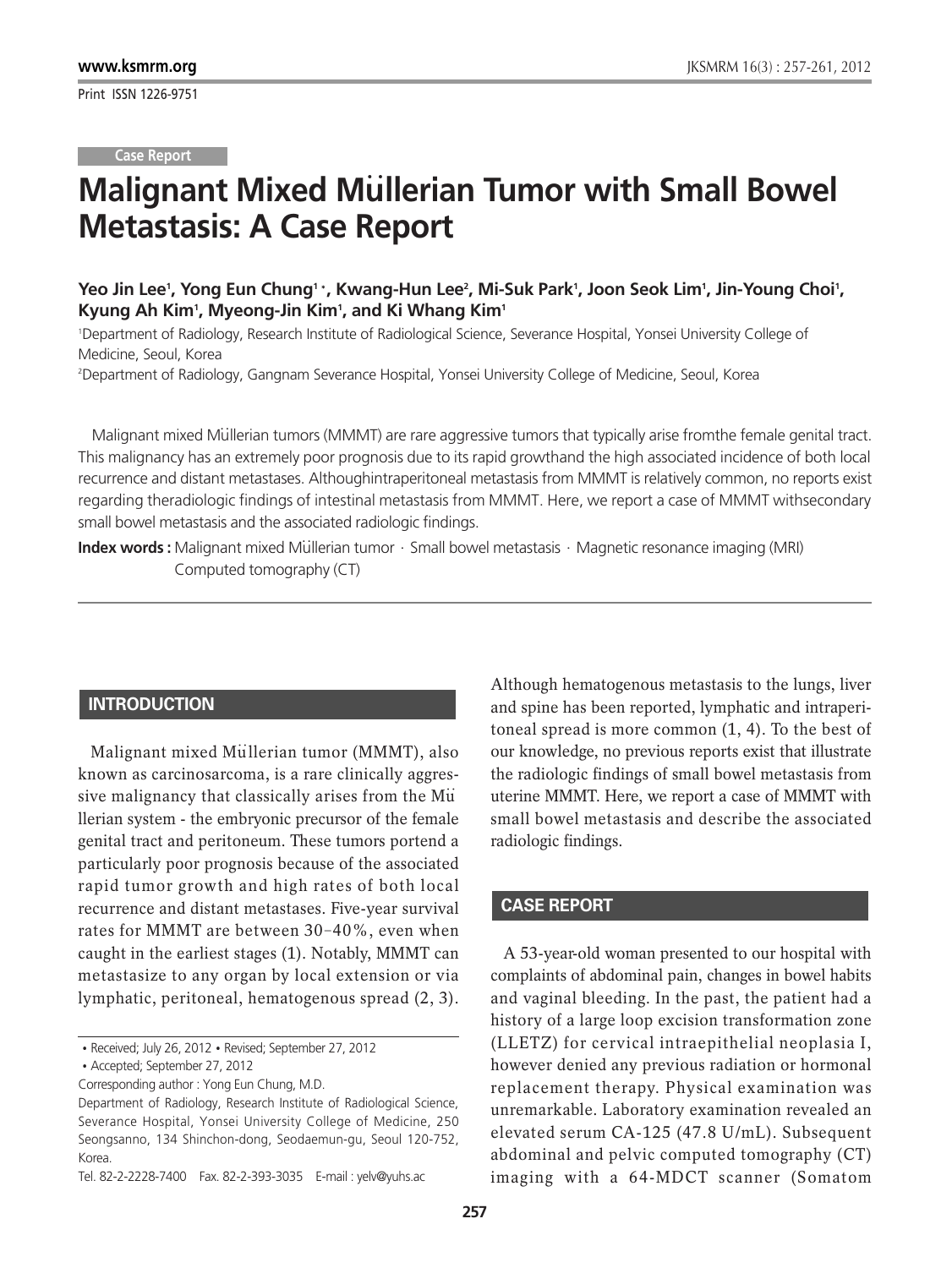Sensation 64, Siemens Medical Solutions, Erlangen, Germany) revealed focal circumferential small bowel wall thickening with central low attenuation and adjacent lymph node enlargement (Fig. 1a). This small bowel lesion was initially believed to represent a lymphoma, as there was no evidence of small bowel obstruction in spite of wall thickening and adjacent lymph node enlargement, while a small bowel mucinous adenocarcinoma with lymph node metastasis was also included in the differential. At this time, a huge, infiltrating solid mass was also noted in the uterus (Fig. 1b). The differential diagnosis for this uterine mass included endometrial carcinoma and sarcomatous changes secondary to uterine myoma. Two days later, the patient underwent pelvic magnetic resonance imaging (MRI) using a 1.5 Tesla MR scanner (Achieva, Philips Healthcare, Netherlands), which showed a large solid mass in the uterus with an irregular outer border extending into the endometrium and uterine cervix but not the parametrium. Notably, the lesion demonstrated heterogeneous high signal intensity on T2-weighted images, low signal intensity with internal high signal intensity on the T1-weighted image, and poor enhancement on the post-contrast T1-weighted images (Fig. 2).

The patient underwent exploratory laparotomy with total abdominal hysterectomy, bilateral salpingooophorectomy, and segmental small bowel resection. In the resulting surgical specimen, an irregular yellowcolored flesh mass with hemorrhage and necrosis was found in the uterus, involving the endomyometrium,

both ovaries, and cervix (Fig. 3). No parametrial invasion was observed. Microscopic examination of the small bowel specimen showed a nesting pattern growth of cytokeratin-positive tumor cells (poorly differentiated adenocarcinoma) and a diffuse growth pattern of poorly differentiated short spindle cells (sarcoma) without a heterologous component. The final diagnosis of uterine MMMT with small bowel metastasis was made after pathologic examination. The patient received six cycles of taxol and carboplantin chemotherapy, however she developed distant metastasis to cervical lymph nodes, pelvic bone, and liver. Five month after the surgery, the patient expired because of septic shock and neutropenic fever.

# **DISCUSSION**

MMMT is a rare gynecological malignancy arising from the Müllerian system, the precursor to the female genital tract. Previous pelvic irradiation represents the most well characterized epidemiologic risk factor for MMMT, with several studies showing that between 7% and 37% of women who develop MMMT have a history of previous pelvic irradiation (5). Most other risk factors for MMMT are similar (but weaker) to those for routine endometrial adenocarcinoma, including prolonged exposure to estrogen via hormone replacement therapy, obesity, nulliparity, and polycystic ovarian disease (6). While MMMT most commonly arises in the uterus, it can also occur in the



**Fig. 1. a.** Contrast-enhanced axial CT image shows irregular wall thickening of the small bowel (arrow) with enlarged mesenteric and retroperitoneal lymph nodes (arrowhead).

**b.** Contrast-enhanced axial CT scan at the pelvic level shows a poorly enhancing mass in the uterus. The mass extends into the endometrial cavity.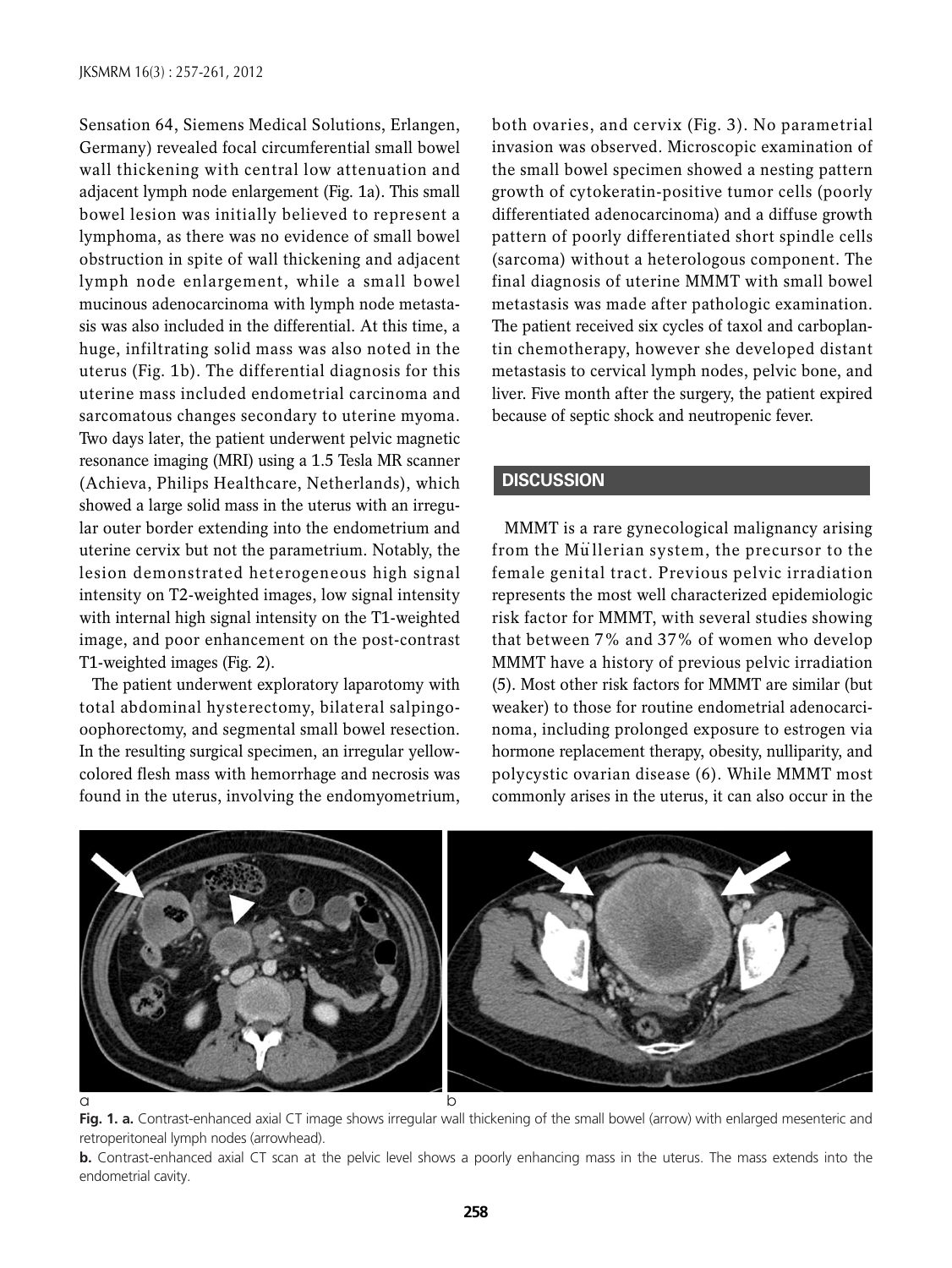ovaries, fallopian tubes, vagina and peritoneum (7). As MMMT histologically contains both carcinomatous and sarcomatous elements, the tumor can spread both via lymphatic channels and blood vessels (3). Reported metastatic sites have included the abdomen, pancreas, liver, lung, thyroid gland, heart, and the



**Fig. 2.** (**a**) Sagittal T2-weighted MR image shows a large mass with slightly high signal intensity (arrows) in the uterus that extends to the uterine cervix. Pre-contrast (**b**) and gadolinium enhanced (**c**) axial fat-suppressed T1-weighted MR image shows less heterogeneous enhancement of the tumor relative to the adjacent myometrium.



**b**





Fig. 3. a. A photograph of the gross uterine specimen shows a poorly circumscribed infiltrative yellow, solid mass in the endomyometrium with invasion of more than one half of the myometrium.

**b.** The gross small bowel specimen shows an irregular mass (arrows) that is adherent to the serosal surface of the ileum.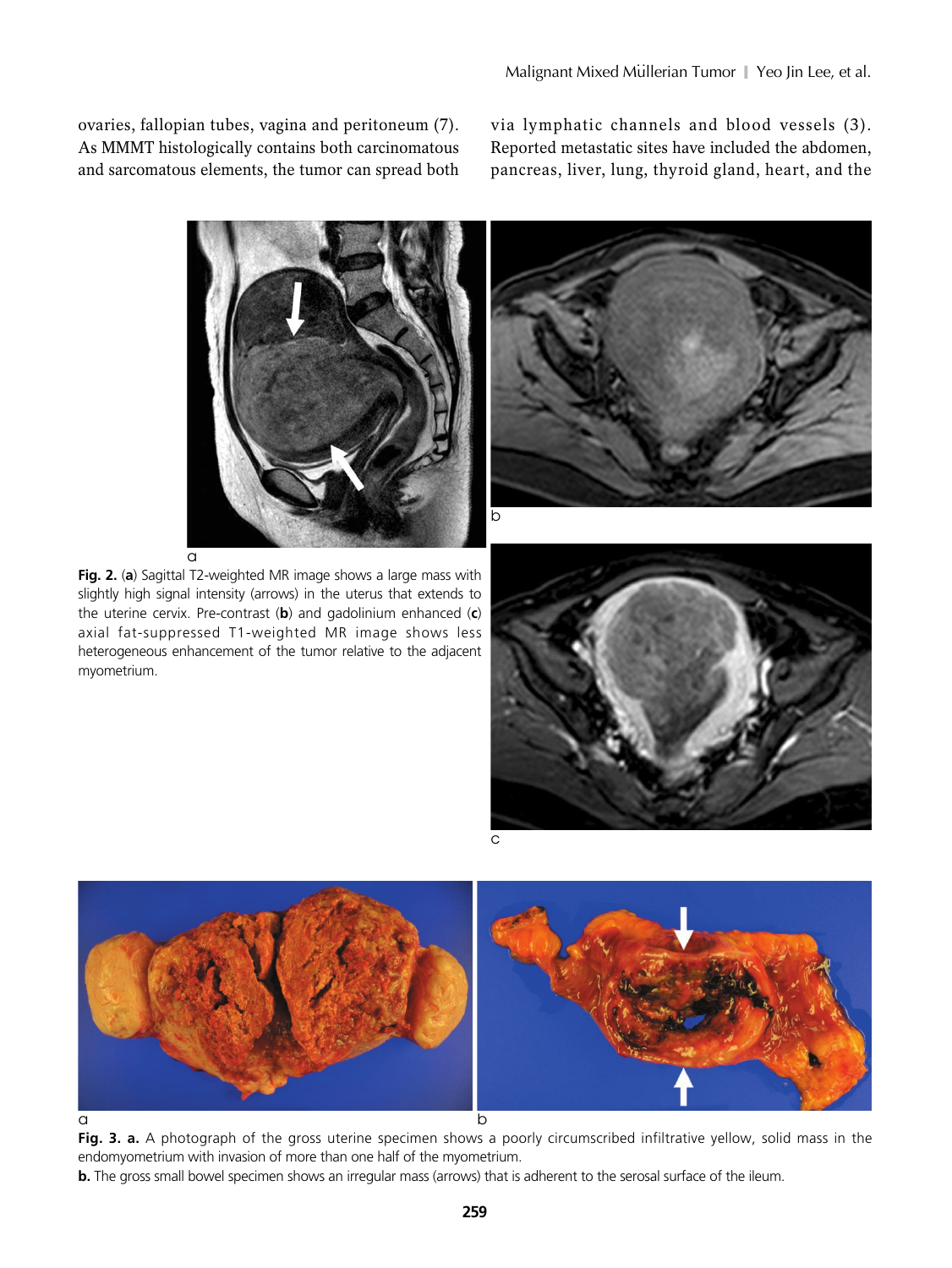orbit, with more than half of patients presenting with metastases at the time of diagnosis (4). Interestingly, intestinal metastasis is relatively rare in MMMT, and only a few cases of metastasis from uterine MMMT to the gastrointestinal tract have been documented in the literature (2). In the case presented here, the lesions in the small bowel and uterus were initially diagnosed separately (as small bowel lymphoma and either endometrial carcinoma or sarcomatous changes secondary to uterine myoma) for two reasons: the patient had no prior history of radiation or hormonal replacement therapy, and small bowel MMMT metastasis is rare.

The CT and MRI appearances of MMMT and any associated metastases can be varied, and occasionally are indistinguishable from routine endometrial adenocarcinoma (8). Per the previously published literature, MMMT most commonly appears on contrast enhanced CT scans as heterogeneous masses with peripheral rim enhancement and central low attenuation, thus indicating central necrosis, focal lack of blood supply, and rapid tumor growth (2). On T2 weighted MR imaging, MMMT classically presents as a heterogeneous hyperintense mass, while T1-weighted MR images often reveal a slightly hypointense mass with scattered areas of high signal intensity (indicating subacute hemorrhages). On gadolinium enhanced T1 weighted images, such masses often are heterogeneous but show marked enhancement (9). Such imaging findings are comparable with the case presented here, with the exception of the enhancement pattern on gadolinium enhanced T1-weighted imaging, where a poorly enhancing mass was seen.

On contrast enhanced CT, the small bowel metastasis showed irregular circumferential bowel wall thickening with internal homogenous low attenuation, corresponding to the necrotic and hemorrhagic content seen in the surgical specimen. Because no evidence of small bowel obstruction was observed, despite the marked bowel wall thickening, such findings may mimic small bowel lymphoma. As such, mucinous adenocarcinoma should also be included in the differential diagnosis since these lesions would show homogenous hypoattenuation of the thickened bowel wall (10).

The diagnosis of MMMT is confirmed by pathologic review of biopsy or surgical specimen. Immunohistochemistry may be helpful in providing the origin for

the sarcomatous and carcinomatous components of these neoplasm (11).

The primary treatment for uterine MMMT is total hysterectomy and bilateral salpingo-ophorectomy, with or without lymph node dissection. However, the high rates of both local and distant recurrences after this surgery have highlighted the need for effective adjuvant treatment with chemotherapy and radiotherapy. Even with a multidisciplinary therapeutic approach including surgery, radiotherapy, and various chemotherapy regimens, outcomes are uniformly poor because of the rapidly fatal course and high rate of distant recurrence associated with this malignancy (1).

In conclusion, we report a case of MMMT with small bowel metastasis in a patient with no prior history of radiation or hormonal replacement therapy. Despite the rare incidence, small bowel metastases should be considered in the differential for any case of suspected uterine MMMT where irregular small bowel wall thickening and internal low attenuation is seen on CT.

### References

- 1. Lotocki R, Rosenshein NB, Grumbine F, Dillon M, Parmley T, Woodruff JD. Mixed mullerian tumors of the uterus: clinical and pathologic correlations. Int J Gynaecol Obstet 1982;20:237-243
- 2. Smith T, Moy L, Runowicz C. Mullerian mixed tumors: CT characteristics with clinical and pathologic observations. AJR Am J Roentgenol 1997;169:531-535
- 3. Bharwani N, Newland A, Tunariu N, et al. MRI appearances of uterine malignant mixed mullerian tumors. AJR Am J Roentgenol 2010;195:1268-1275
- 4. Ho SP, Ho TH. Malignant mixed mullerian tumours of the uterus: a ten-year experience. Singapore Med J 2002;43:452- 456
- 5. Montague AC, Swartz DP, Woodruff JD. Sarcoma arising in a leiomyoma of the uterus: factors influencing prognosis. Am J Obstet Gynecol 1965;92:421-427
- 6. Zelmanowicz A, Hildesheim A, Sherman ME, et al. Evidence for a common etiology for endometrial carcinomas and malignant mixed mullerian tumors. Gynecol Oncol 1998;69:253-257
- 7. Lim BJ, Kim JW, Yang WI, Cho NH. Malignant mixed mullerian tumor of fallopian tube with multiple distinct heterologous components. Int J Gynecol Cancer 2004;14:690-693
- 8. Sahdev A, Sohaib SA, Jacobs I, Shepherd JH, Oram DH, Reznek RH. MR imaging of uterine sarcomas. AJR Am J Roentgenol 2001;177:1307-1311
- 9. Teo SY, Babagbemi KT, Peters HE, Mortele KJ. Primary malignant mixed mullerian tumor of the uterus: findings on sonography, CT, and gadolinium-enhanced MRI. AJR Am J Roentgenol 2008;191:278-283
- 10. Ko EY, Ha HK, Kim AY, et al. CT differentiation of mucinous and nonmucinous colorectal carcinoma. AJR Am J Roentgenol 2007;188:785-791